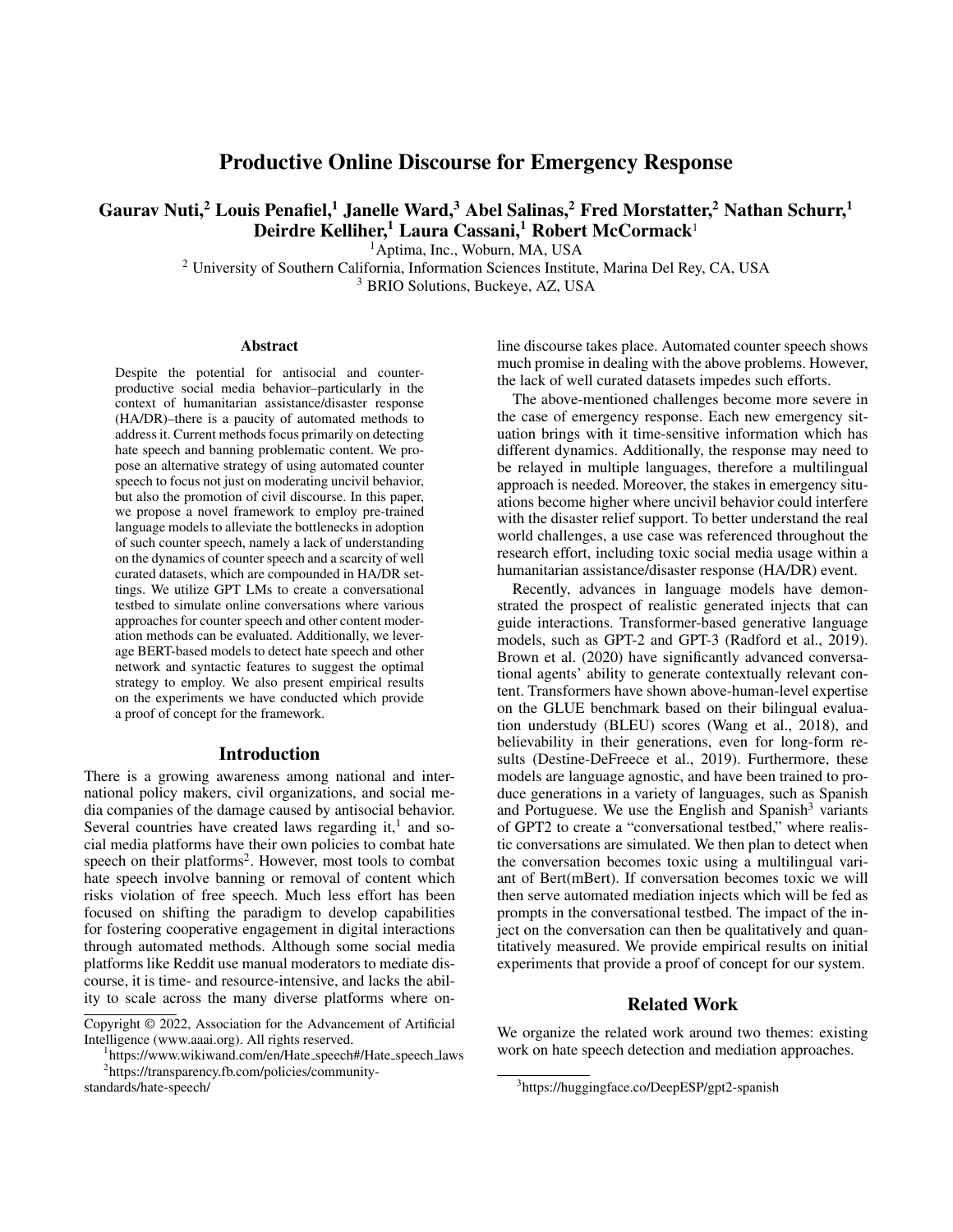English hate speech detection has been vastly explored by the research community. Recent work has focused on deep learning techniques for English hate speech detection. Agrawal and Awekar (2018) show deep learning approaches, such as CNN, LSTM, and Bidirectional LSTM with attention, perform better than traditional machine learning techniques. In the multilingual setting, Aluru et al. (2020) experimented with multilingual embeddings, and transformerbased multilingual architectures. Some researchers leverage repositories like Hatebase (Silva et al., 2016), a crowdsourced repository of hateful and derogatory words across many languages. Additionally, online tools exist for detecting toxicity such as Google's Perspective API<sup>4</sup> .

We found a variety of mediation strategies and definitions of uncivil or toxic online behavior in the literature. For instance, Mathew et al. (2019) based their research on eight types of counterspeech. Findings revealed that the effectiveness of counterspeech strategies varied across communities. In our current research venture, the types of counterspeech explored by Mathew et al. guided discussions regarding how to mediate hate speech, and other forms of uncivil online behavior, within the HA/DR domain. Just as the types of mediation strategies vary, so do definitions of uncivil, antisocial, or toxic discourse. For example, Coe, Kenski, and Rains (2014) defined five different forms of incivility. These definitions informed the development of a taxonomy of uncivil behaviors in the current research effort.

### Domain Use Case

A real-world HA/DR use case provided a foundation for development of hate speech detection methods, mediation approaches, and testbed generations. The use case reflects tensions that were evident on social media between Colombians and Venezuelans in 2019. The economic crisis in Venezuela led an increasing number of migrants and refugees to flee deteriorating conditions, while Colombia struggled to support both citizens of their neighboring country and its own people in need of assistance.

The following discourse posted on a Colombian newspaper's Facebook page exemplifies the friction between Colombians and Venezuelans. Note: comments were translated from Spanish to English in Facebook.

- I hope you never have to go hungry and watch your relatives die for lack of food and medicine
- That happens every day here sir
- Hey daughter, may God forgive you because you don't know what you're saying. You have to spend misery anguish shed tears for your family children spend hunger see every day your life
- You should study a little the history of Colombia before speaking what apparently you ignore and in Colombia every day people die of hunger and no politician does anything is that justice? Please. think before you speak

Such discourse was counterproductive in that the focus was on arguing rather than finding common ground regarding humanitarian needs on both sides of the border. If tensions had



Figure 1: The workflow of the discourse generation for a two speaker generation.

continued to rise, frustrated Colombians may have disrupted delivery of aid destined for Venezuela. Thus, toxic interactions on social media may negatively impact emergency relief operations. By mediating such discourse, it may be possible to create a more permissive environment for sharing of information critical to serving those in need of assistance.

#### Methodology

To achieve our goals of exploring and evaluating mediation methods, we have developed a discourse generation framework to simulate online conversations and track metrics at the utterance level. The workflow starts with topics containing background information. From these topics, prompts and initial utterances are created, to be used as prompts for unmediated discourse generation. Measures are then analyzed at three levels: participants, utterances, and conversations. Per our use case, hate speech detection algorithms are used to identify places for mediation. After choosing a mediation method, mediated prompts are created from the utterances of conversations prior to and including detected hate speech. With these prompts, mediated discourses, which contain injected mediations, are generated, then the generations and measures of discourse are compared for evaluation.

We focus on discourse generation, measures of discourse, and hate speech detection, saving discussions on other pieces–such as mediation strategies–for a later work. The discourse generation makes use of the recent advances in transformer-based generative language models, such that it is automated, adaptive, scalable, and multifarious. The goals of these generations are to create legible, germane, and believable conversation that have similar behaviors to those in the Domain Use Case discourse sample. The topics are changed by altering the prompts used to generate the conversations. Furthermore, we are investigating the injection of personas via prompts, as well as fine-tuning generation models, to add flavor and diversity to the generations. The workflow for the generations is shown in Fig. 1.

These conversations are then processed by the measures of discourse piece, to evaluate the effects of interjections in discourse tasks. The measures of discourse capture aspects, such as novelty and diversity of ideas; overall sentiment, tone, and emotion of conversations; and mediation interactions. We track these metrics on various strata of the discourse–specifically, utterance, participant, and conversation. Tracking these aspects of discourse allows us to assess the appropriateness of the mediation and to analyze its effects on the rest of the conversation or on the discourse as a whole. Because of the stochastic aspect of generative language models, we aim to test and evaluate the mediation by generating large amounts  $(\mathcal{O}(100))$  of discourse with and

<sup>4</sup> https://perspectiveapi.com/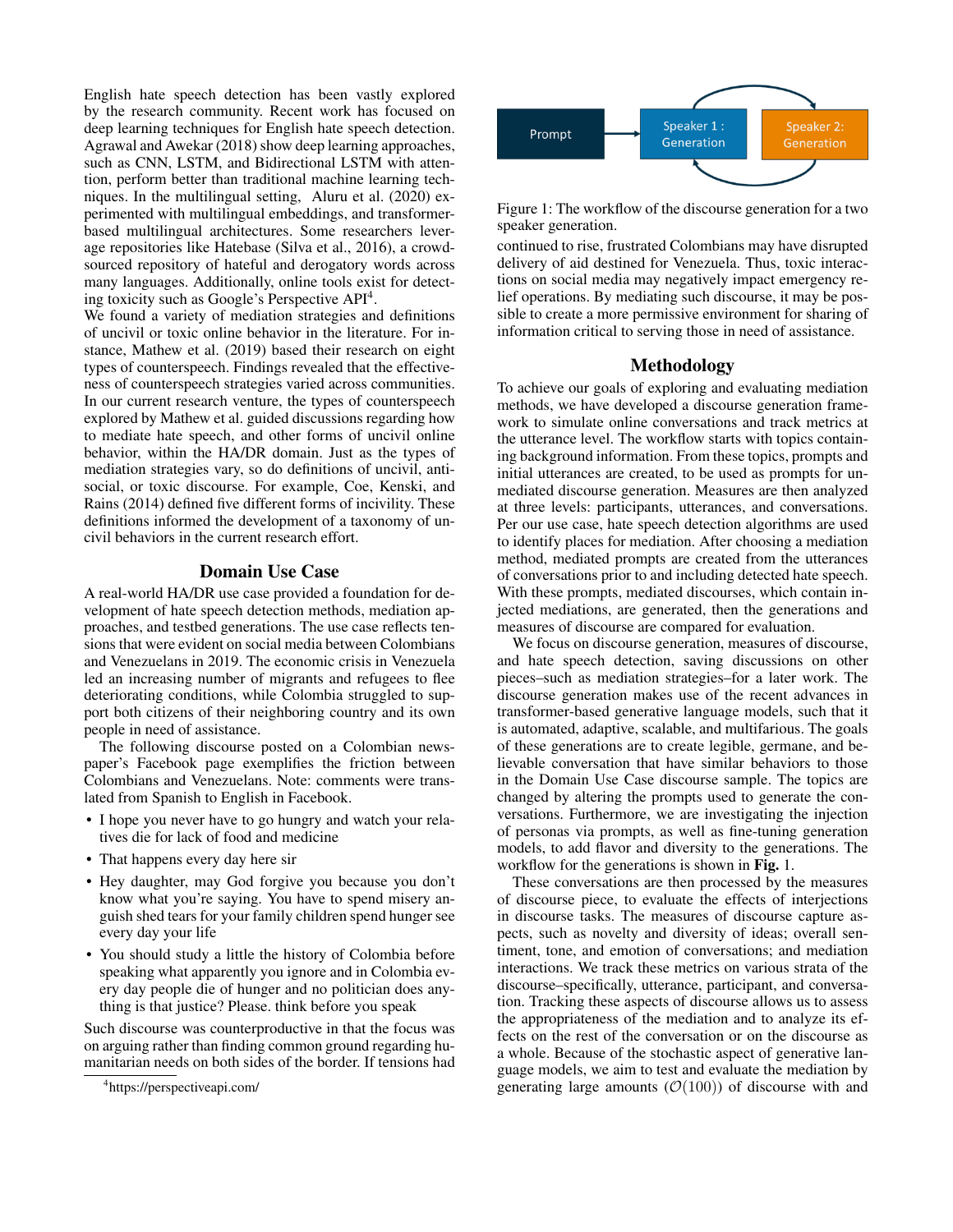without the mediation. Then, we will aggregate the various metrics to come to a quantified evaluation of the effects of the mediator agent.

We use hate speech detection models to determine when to interject in the conversation. Due to the multilingual nature of conversations of interest, we are using Mbert, which is fine-tuned on Spanish and English hate speech datasets<sup>5</sup>(Aluru et al., 2020).

### Results

Here, we present a sample generation. For this generation, we use the base GPT2-XL generative language model. There are two speakers with names associated with them. Each conversation is composed of utterances and each utterance has a randomized length from one to three sentences.

In this first generation, the speakers are 'Venezuelan' and 'Colombian'. The prompt is as follows:

The President of Colombia participated in a press conference in response to the humanitarian aid that was halted at several Venezuelan border crossings. Citizens on both sides of the border posted comments on social media during and after the press conference. Some Colombians suggested that aid should be distributed within the country, such as for recent flood victims in Choco and Colombians suffering from famine in Guajira, instead of being delivered across the border to Venezuelan citizens. Citizens from both nations use social media platforms to debate the merits of the President's claim.

COLOMBIAN: Knock knock, sorry Mr. President, Mr. President, in the Choco they're drowning. Didn't anyone tell you that part of Choco is flooded and that they need help?

VENEZUELAN: Why don't you go and help dog?

This particular prompt provides three key aspects of the prompt that contributes context for the generations. First, relevant entities are included, such as the general locations (e.g., Colombia) and specific locations (e.g., Choco). Actors are also included, such as the speaker names (e.g., 'Colombian') and political figures. Second, relevant topics are included, such as topics of conflict, specific events, and opinion attribution. Lastly, tone setting is used through scene setting and the addition of direct interactions between the speakers.

The subsequent generations from this prompt are:

```
COLOMBIAN: No, no but I will
```
VENEZUELAN: It's okay, Mr. President, there are people who are already helping those people. What we want is food, medicine, water.

COLOMBIAN: There are floods all over Venezuela. VENEZUELAN: But why don't you ask them to distribute it where it belongs?

COLOMBIAN: You know what, that's not my problem.

VENEZUELAN: You can do it.

COLOMBIAN: Well, I'll try to find something for myself. The President was asked about the incident with Colombian police officers detained by Venezuelan authorities while trying to cross into Colombia on July 26, 2016.

From these generations, we see various relevant entities, such as Mr. President and Venezuela. The conversation kept consistent positions and references to events discussed in the prompt. The tone setting established in the prompt assisted in steering the conversation to antagonistic questions.

While a thorough analysis is needed for validation, once a large number of generations are created, such analyses are untenable. We provide an example of a quantitative analysis that can be done using the measures of discourse. This analysis looks to compare some of the measures between 25 unmediated and 25 mediated discourse generations. For the unmediated discourse generations, we use the same prompt as earlier, but for the mediated generation, we add one more line at the end of the mediation, explicitly:

MEDIATOR: This topic is getting divisive. We ask people to remember the rules to engage thoughtfully and to be respectful and considerate of other members.

For this analysis, we focus on the utterance level. The measures in this level include character counts, word counts, sentiment analysis, and emotion analysis. For the sake of simplicity, we focus on the sentiment scores. The sentiment scores are calculated using Vader (Hutto and Gilbert, 2014). The results shown in Fig. 2 are not meant to showcase that this mediation strategy is effective or not as this is preliminary. The values for these figures correspond to the average value for that line number over the 25 discourse generations. The sentiment scores are on a scale where negative values carry negative sentiment and positive values indicate positive sentiment. The sentiment scores correlating with toxicity is an initial hypothesis, which we have not yet validated. In the future, we will perform similar analyses and make use of conversation-level and participant level measures to test out different hypotheses.

Since most of the generations provided by GPT2-XL LM are not toxic or hateful, we experimented with using both prompts and fine-tuning the LM for hateful language. To compare we generated 1000 tweets using each method i.e using prompts, fine-tuning with an empty prompt, and finetuning with prompts. The prompts we used here are a list of three samples of Spanish hate speech that was found in social media. We translated the Spanish to English for the English prompt. For fine-tuning, we used the hateval dataset (Basile et al., 2019) to fine-tune the GPT2-M model for English and the GPT2-Spanish model for Spanish. We then used pre-trained mBert to detect the number of hateful tweets per 1000 generations, shown in Fig. 3. As we can see in both languages, we detect the most hate speech by combining fine-tuning with prompts. Fine-tuning the generation model biases it to generate more hate speech and become situationally aware. Additionally, we note that hate detection models are trained on tweets and might not work equally

<sup>5</sup> https://huggingface.co/Hate-speech-CNERG